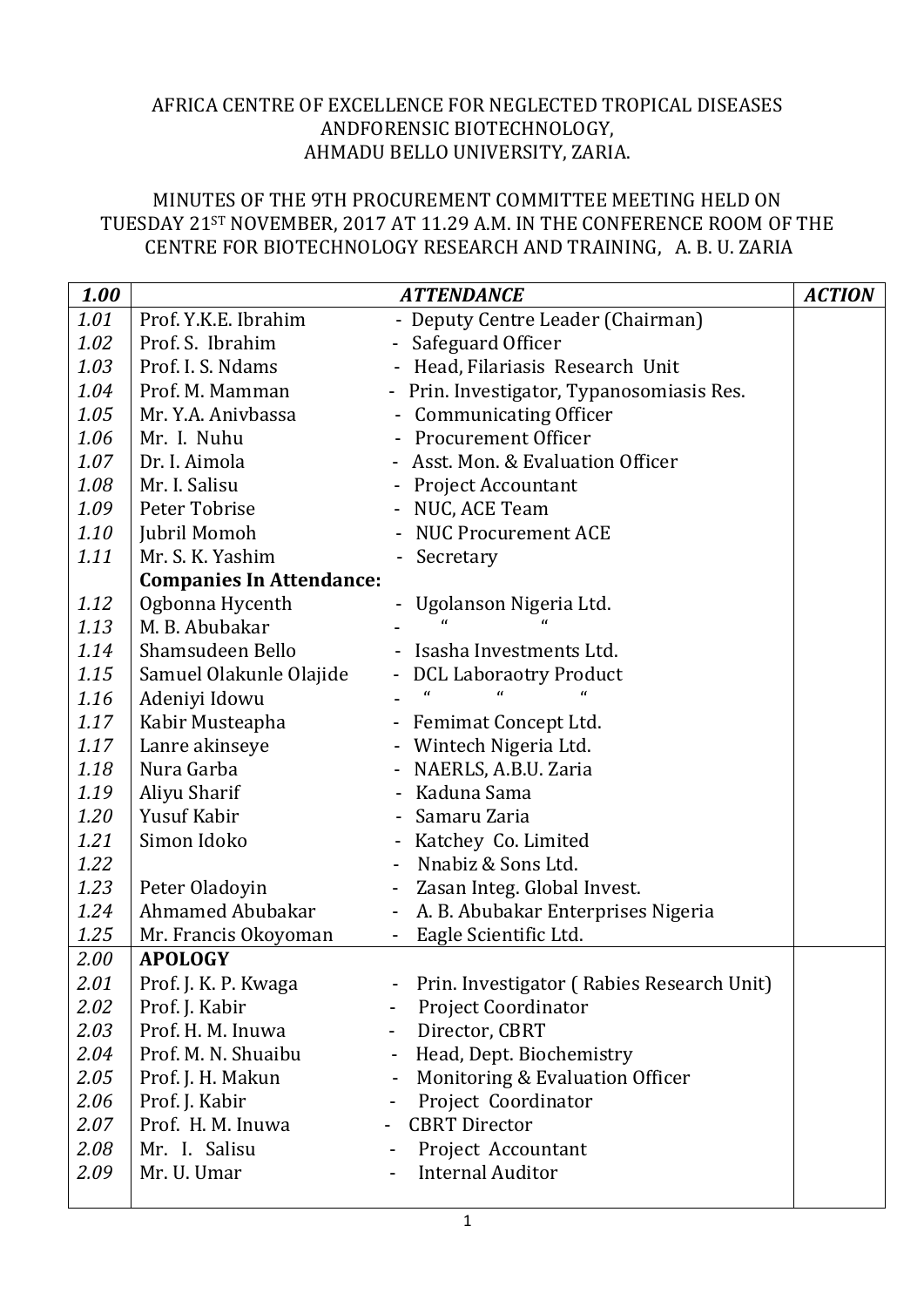| 3.00 | <b>OPENING</b>                                                      |                                                                           |                     |                          |          |  |  |
|------|---------------------------------------------------------------------|---------------------------------------------------------------------------|---------------------|--------------------------|----------|--|--|
| 3.01 |                                                                     | The Procurement Meeting commenced with individual prayers at 11.29 am     |                     |                          |          |  |  |
| 3.02 |                                                                     | with a 2- minute silence in honour of late Professor Andrew Jonathan Nok, |                     |                          |          |  |  |
| 3.03 |                                                                     | the Centre Leader, ACENTDFB, who died in the early hours of Tuesday,      |                     |                          |          |  |  |
| 3.05 |                                                                     | $21st$ , November, 2017.                                                  |                     |                          |          |  |  |
|      |                                                                     |                                                                           |                     |                          |          |  |  |
| 4.00 |                                                                     | <b>BRIEF REPORT BY THE PROCUREMENT OFFICER</b>                            |                     |                          |          |  |  |
| 4.01 |                                                                     | The Procurement Officer explained that the Meeting was for the final      |                     |                          |          |  |  |
| 4.02 |                                                                     | bidding by 21 firms bidding for four (4) lots.                            |                     |                          |          |  |  |
| 4.03 |                                                                     | He introduced two (2) NUC/ACE representatives; Mr. Peter Tobrise and      |                     |                          |          |  |  |
| 4.04 | Mr. Jubril Momoh, who were in the meeting to witness final bidding. |                                                                           |                     |                          |          |  |  |
| 5.00 |                                                                     | <b>OPENING OF THE BIDDING BOX</b>                                         |                     |                          |          |  |  |
| 5.01 |                                                                     | The two representatives from NUC/ACE assisted the Procurement Officer     |                     |                          |          |  |  |
| 5.02 |                                                                     | in the opening of the Bidding Box.                                        |                     |                          |          |  |  |
| 5.03 | The results of the Bidding Box were as follows:                     |                                                                           |                     |                          |          |  |  |
| 5.04 |                                                                     | Project 1: Lot 1                                                          |                     |                          |          |  |  |
| 5.05 |                                                                     |                                                                           |                     | Delivery                 | Validity |  |  |
| 5.06 | S/N                                                                 | Company                                                                   | <b>Amount Bided</b> | Period                   | period   |  |  |
|      | $\mathbf{1}$                                                        | Femimat Concept Ltd                                                       | N 61,239,535=57     | 8 weeks                  | 120 days |  |  |
| 5.07 | $\overline{2}$                                                      | <b>Ugolanson Ltd</b>                                                      | N 42,994,750=00     | 4 weeks                  | 90 days  |  |  |
| 5.08 | 3                                                                   | <b>DC Laboratory Product</b>                                              | N 44,086,000=00     | 2 weeks                  | 60 days  |  |  |
| 5.09 | $\overline{4}$                                                      | Wintech Nig. Ltd.                                                         | N 30,637,110=00     |                          |          |  |  |
| 5.10 | 5                                                                   | Eagle Scientific Ltd                                                      | N 70,575,163=00     | 12 weeks                 | 90 days  |  |  |
| 5.11 | 6                                                                   | Katchey Limited                                                           | N179,550,431=00     | 4 -10 weeks              | 60 days  |  |  |
| 5.12 |                                                                     |                                                                           | Project 1: Lot 2    |                          |          |  |  |
| 5.13 | $\mathbf{1}$                                                        | Katchey Limited                                                           | N140,958,753=86     | 4-10 weeks               | 60 days  |  |  |
| 5.14 | $\overline{2}$                                                      | <b>Bright International Resources</b>                                     | N 50,465,500=00     | 42 days                  | 90 days  |  |  |
| 5.15 | 3                                                                   | <b>Femimat Concept</b>                                                    | N 62,738,323=04     | 8 weeks                  |          |  |  |
| 5.16 | $\overline{4}$                                                      | Wintech (Nig) Ltd.                                                        | N 26,241,810=00     |                          |          |  |  |
| 5.17 |                                                                     |                                                                           |                     |                          |          |  |  |
| 5.18 |                                                                     | Project 2: Lot 1                                                          |                     | <b>Completion Period</b> |          |  |  |
|      | $\mathbf{1}$                                                        | A. B. Abubakar Enterp.                                                    | N 12,436,546=00     | 60 days                  |          |  |  |
| 5.19 | $\overline{2}$                                                      | Nnabiz & Sons                                                             | N 12,764,087=75     |                          | 6 weeks  |  |  |
| 5.20 | 3                                                                   | Isasha Limited                                                            | N 14,641,521=50     | 8 weeks                  |          |  |  |
| 5.21 | $\overline{4}$                                                      | Mahadi Services Resources                                                 | N 12,925,257=13     | 7 weeks                  |          |  |  |
| 5.22 | 5                                                                   | Yukas & Sons Venture                                                      | N 14,507,882=88     | 7 weeks                  |          |  |  |
| 5.23 | 6                                                                   | Urban Code (He was not present)                                           | N 17,683,177=29     | 12 weeks                 |          |  |  |
| 5.24 |                                                                     |                                                                           |                     |                          |          |  |  |
|      |                                                                     |                                                                           |                     |                          |          |  |  |
| 5.25 |                                                                     |                                                                           |                     |                          |          |  |  |
| 5.26 |                                                                     | Project 3: Lot 1                                                          |                     | <b>Completion Period</b> |          |  |  |
| 5.27 |                                                                     | Mahadi Services Resources                                                 | N 30,564,271=50     | 7 weeks                  |          |  |  |
|      |                                                                     | A. B. Abubakar Enterprises                                                | N 25,550,535=00     | 6 weeks                  |          |  |  |
| 5.28 | Nnabiz & Sons Limited.                                              |                                                                           | N 22,836,293=50     | 8 weeks                  |          |  |  |
| 5.29 |                                                                     | Zasan Integrated Global Investment                                        | N 28,580,600=00     | 6 weeks                  |          |  |  |
| 5.30 |                                                                     | Yukas & Sons Venture                                                      | N 28,850,566=50     | 6 weeks                  |          |  |  |
| 5.31 |                                                                     | Arid Builders (Nig) Limited                                               | N 30,504,741=75     | 12 weeks                 |          |  |  |
| 5.32 | Isasha Investment Limited<br>N 31,576,021=05                        |                                                                           |                     |                          |          |  |  |
| 5.33 | The companies were assured that the Committee would meet and        |                                                                           |                     |                          |          |  |  |
|      |                                                                     |                                                                           |                     |                          |          |  |  |
|      |                                                                     |                                                                           |                     |                          |          |  |  |